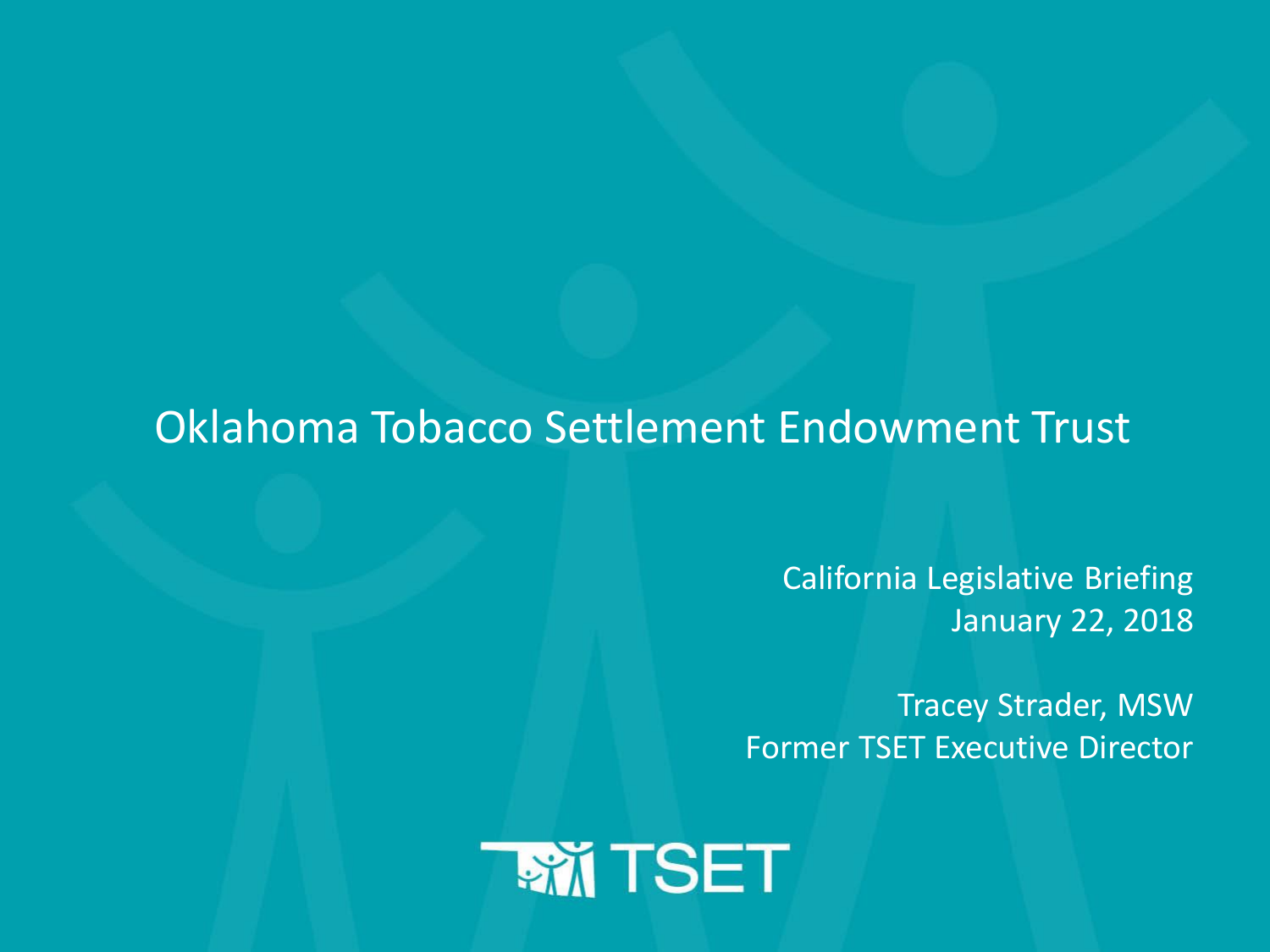## **CONSTITUTIONAL AMENDMENT**

- · approved by voters 69% to 31% in 2000 (referendum)
- · directed settlement revenues between the Tobacco Settlement Endowment Trust Fund and the Legislature's Oklahoma **Tobacco Settlement Fund**
- . created a five-member Board of Investors to manage the fund
- · created a seven-member Board of Directors to expend only the earnings for programs to improve health
- established criteria for the expenditure of trust fund earnings



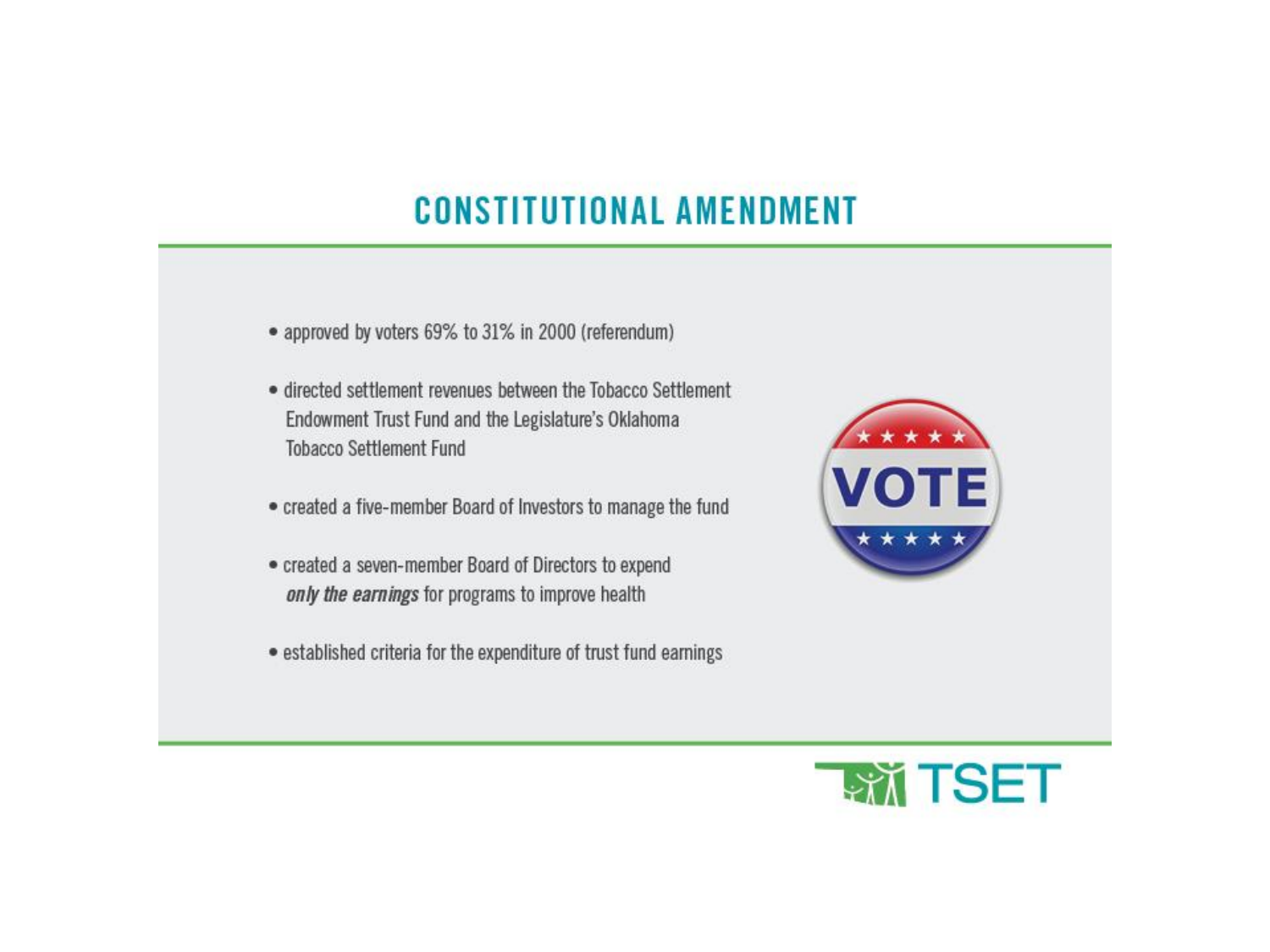# Master Settlement Agreement Payment Distribution



75% **Tobacco Settlement Endowment Trust** 



 $6.25%$ **Attorney General's Office** 

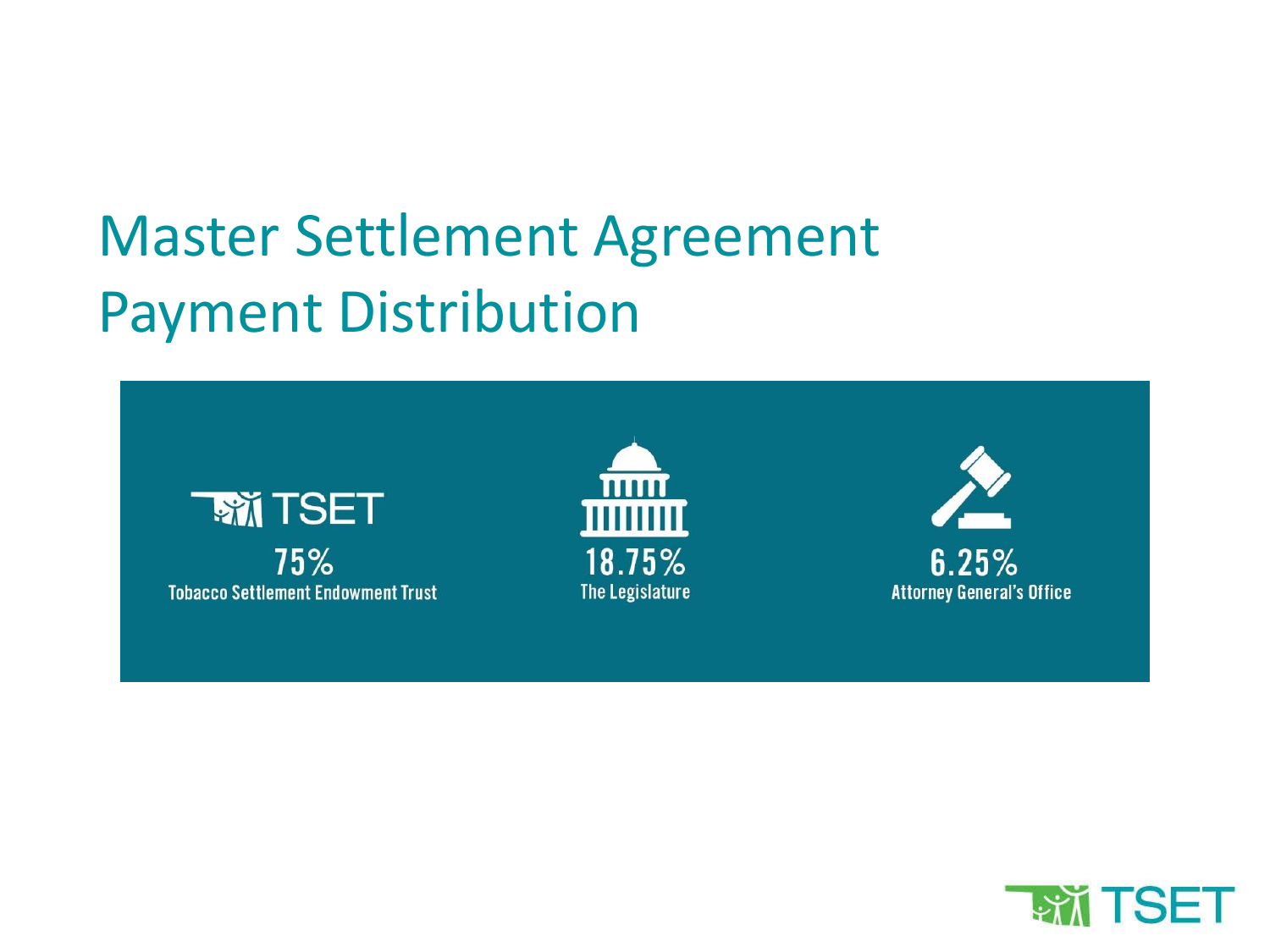#### **Certified Earnings, FY2001-FY2017**



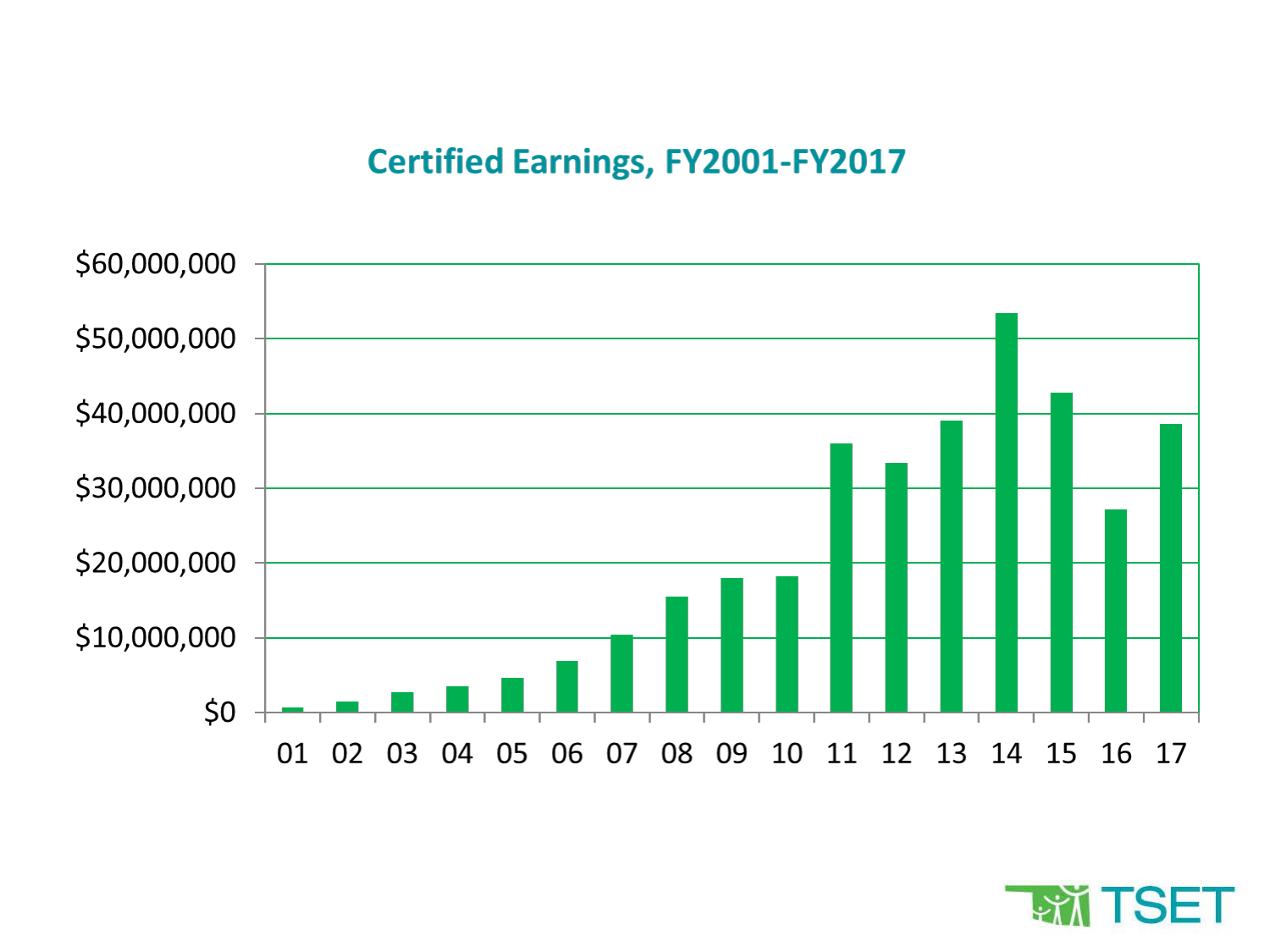# Allowable Program Funding

- ∙ research and treatment to prevent and combat cancer and other tobacco-related diseases
- ∙ cost effective tobacco prevention and cessation programs
- ∙ programs to improve the health of Oklahomans or enhance the provision of health care, particularly for youth
- ∙ programs for the benefit of children with an emphasis on common and higher education, before and after school programs, substance abuse prevention and treatment
- ∙ programs to enhance the health & well-being of senior adults

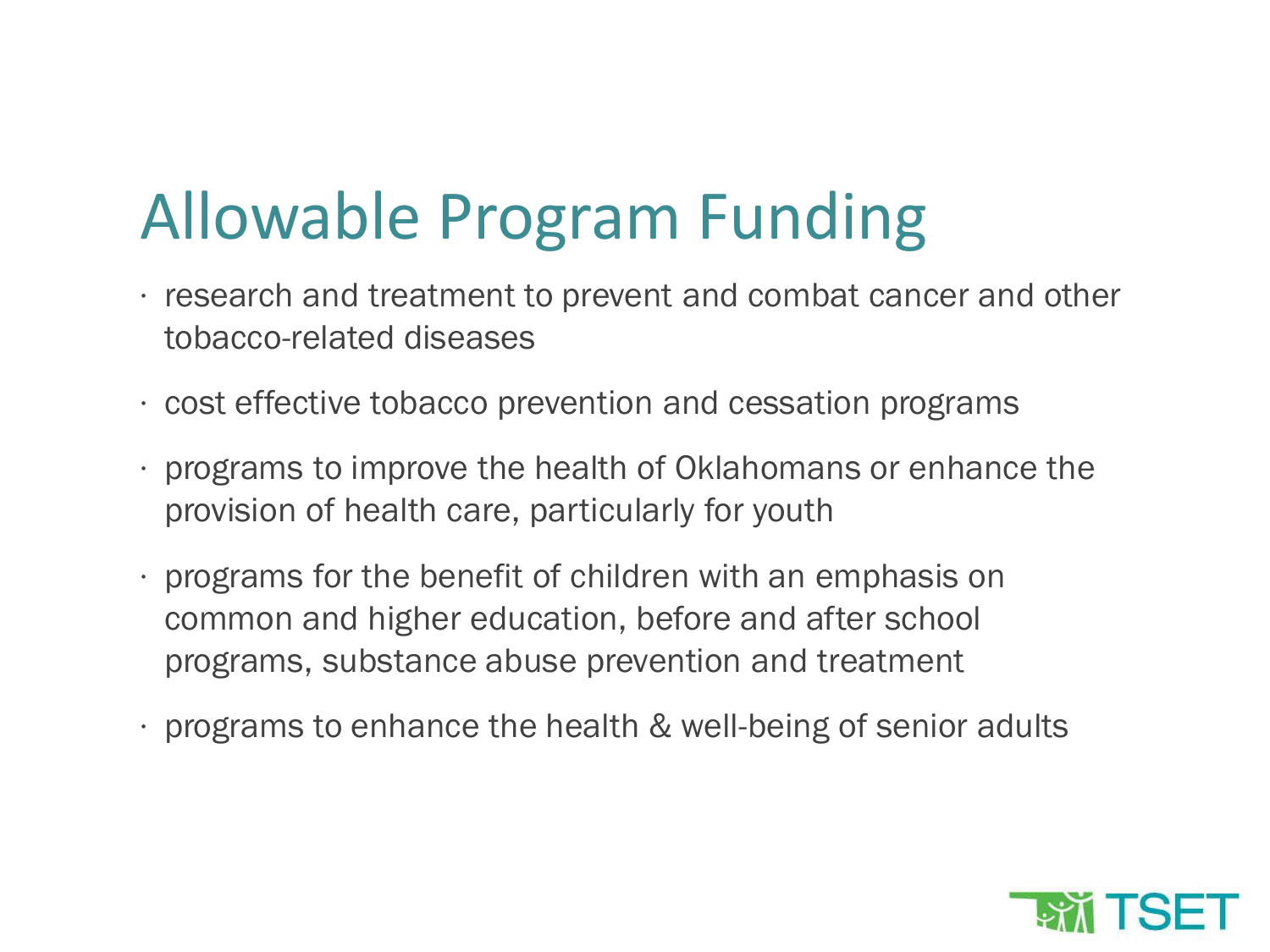# Working Philosophy

- ∙ state agency with grantmaking functions similar to a private foundation
- ∙ strategically funding programs for impact
- ∙ priority on evidence-based programs
- ∙ able to bring proven programs to scale in Oklahoma
- ∙ accountable for public funds

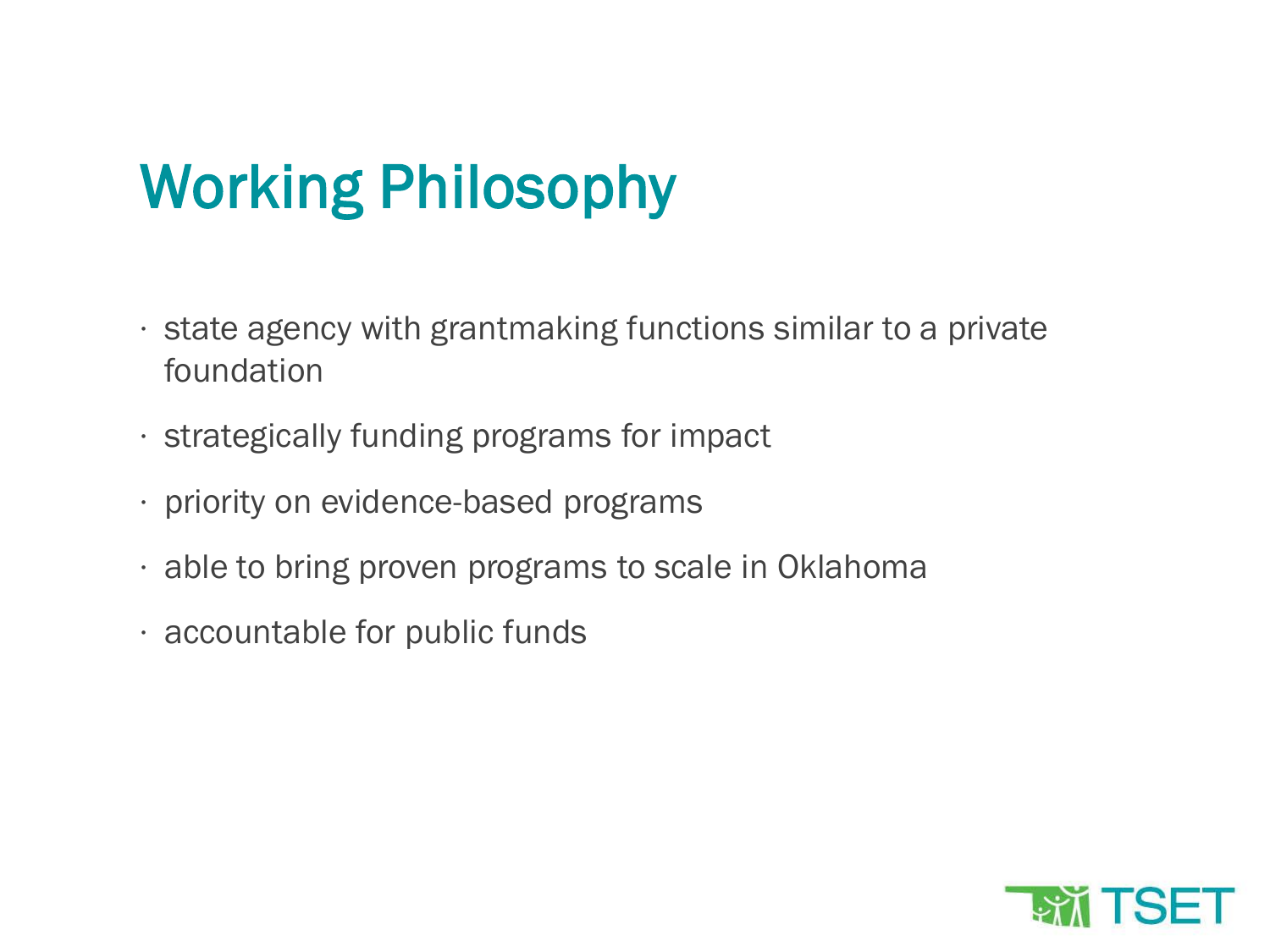## **BOARD OF DIRECTORS**

- · seven-member board, seven-year terms, appointed by seven different elected officials
- one from each congressional district, not more than two from any single district
- . no more than four from any single political party
- · demonstrated expertise in public or private health care or program related to or for the benefit of children or senior adults.





Killblane



Gebhart









**Stephens** 

Rowe





Benjamin

Knoles

Millican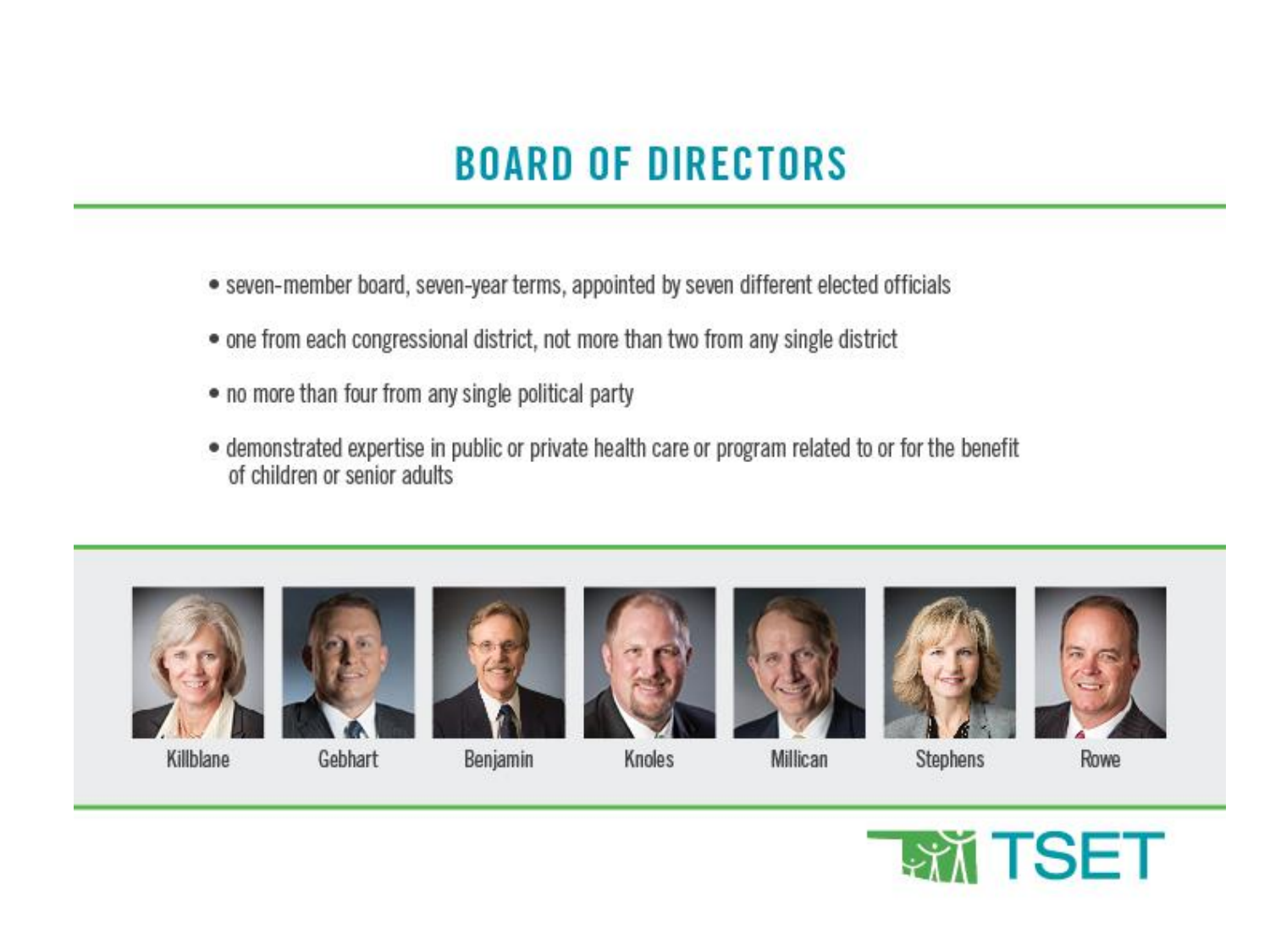## **BOARD OF INVESTORS**

- · State Treasurer is Chair
- . four additional members appointed by four different elected officials
- . no more than two from any congressional district
- · demonstrated expertise in public or private investment funds management



Miller





Dobson



Vaughn





Bolander

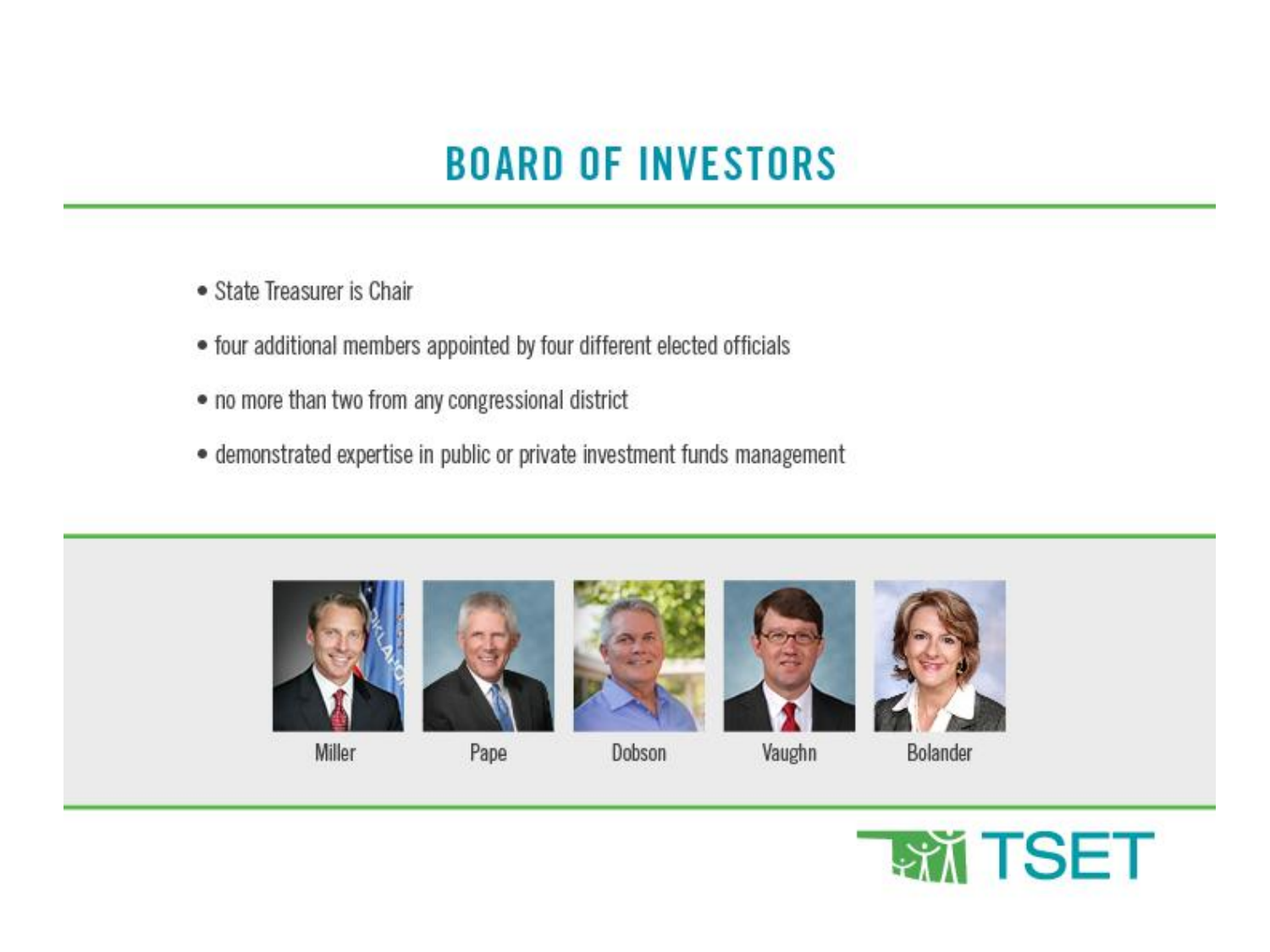# Oklahoma's 3-4-60



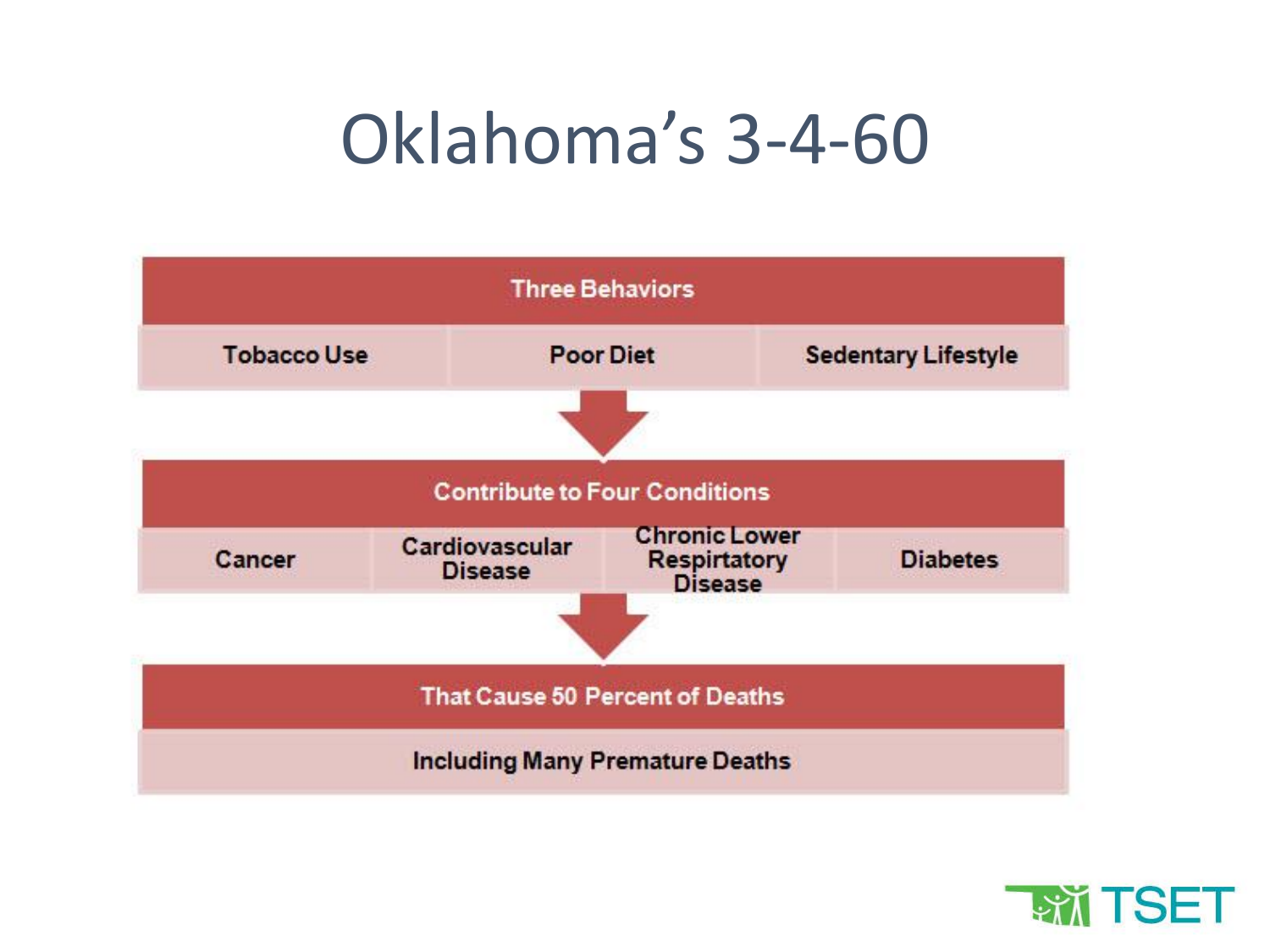### FY18 Budget Allocation



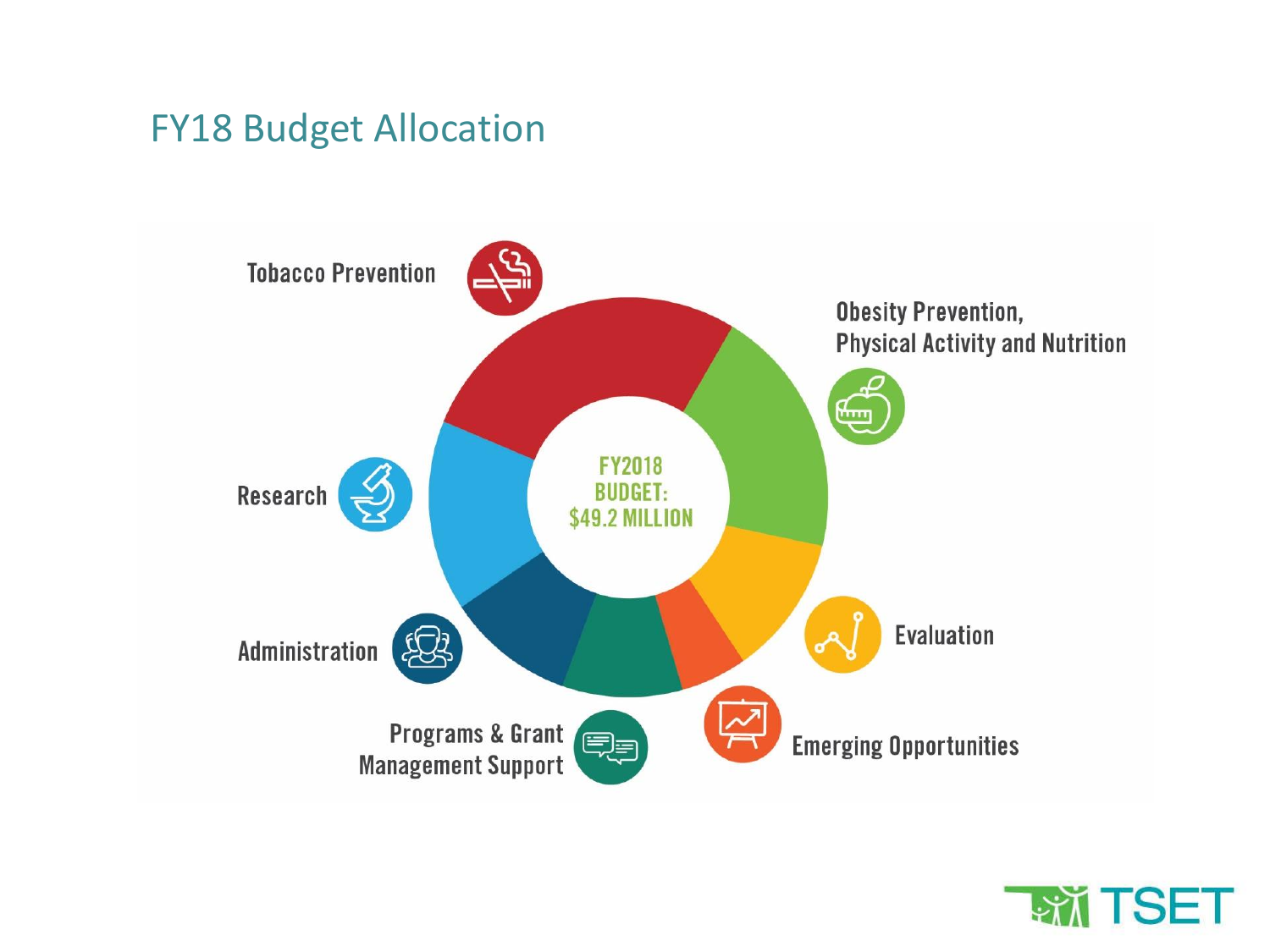## Because of TSET, Oklahoma **SMOKING RATES HAVE DROPPED 1@X FASTER** than similar states.

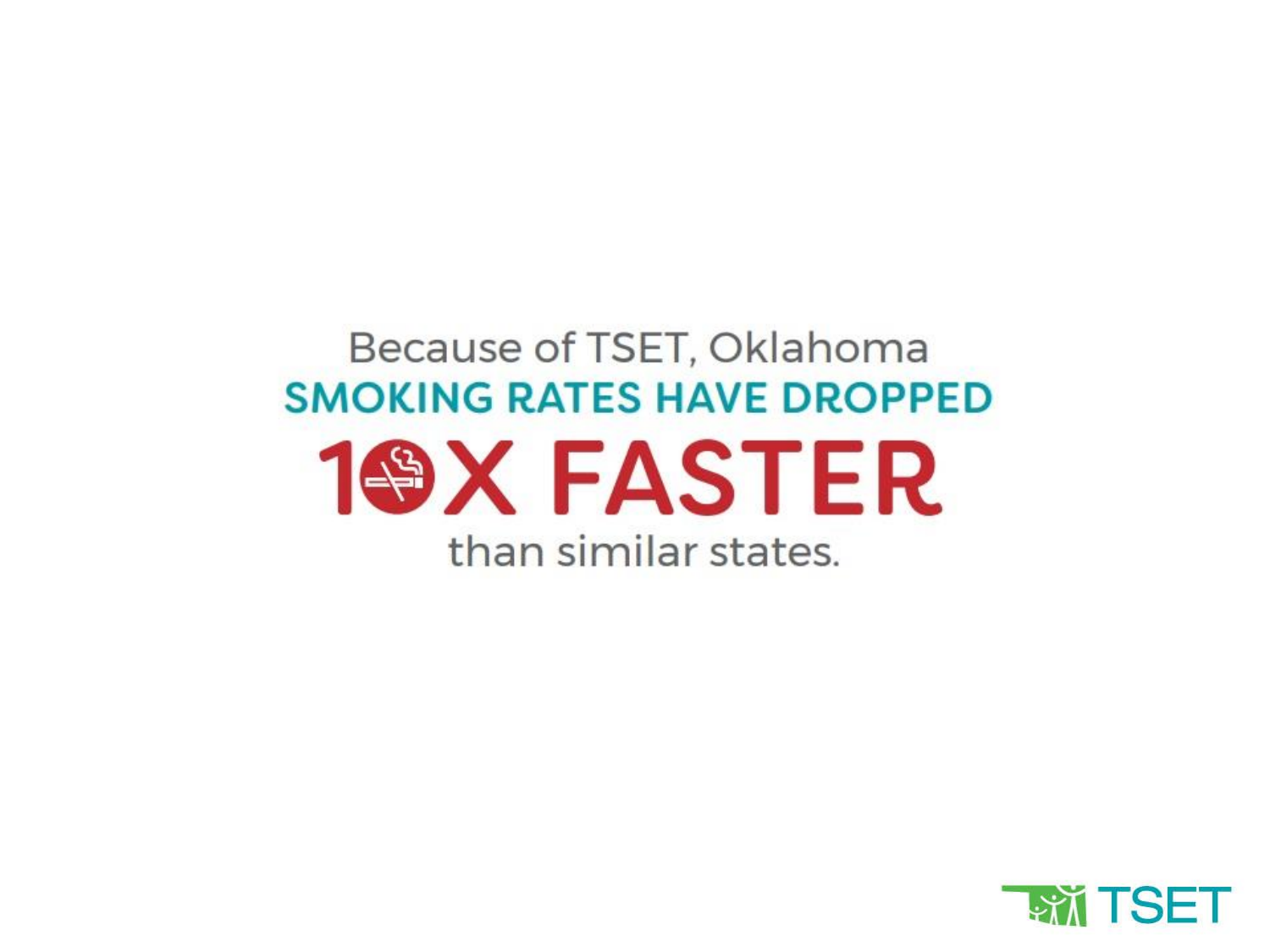# An independent study found:

- Adult smoking in Oklahoma fell .50 percentage point per year between 2006 and 2014
- Adult smoking fell .05 percentage points per year in states with similar laws and tobacco prices between 2006 and 2014
- Rapid decline in adult smoking can be attributed to TSET sustained investment preventing and reducing tobacco use.
- <http://tset.ok.gov/content/tset-impact-study>

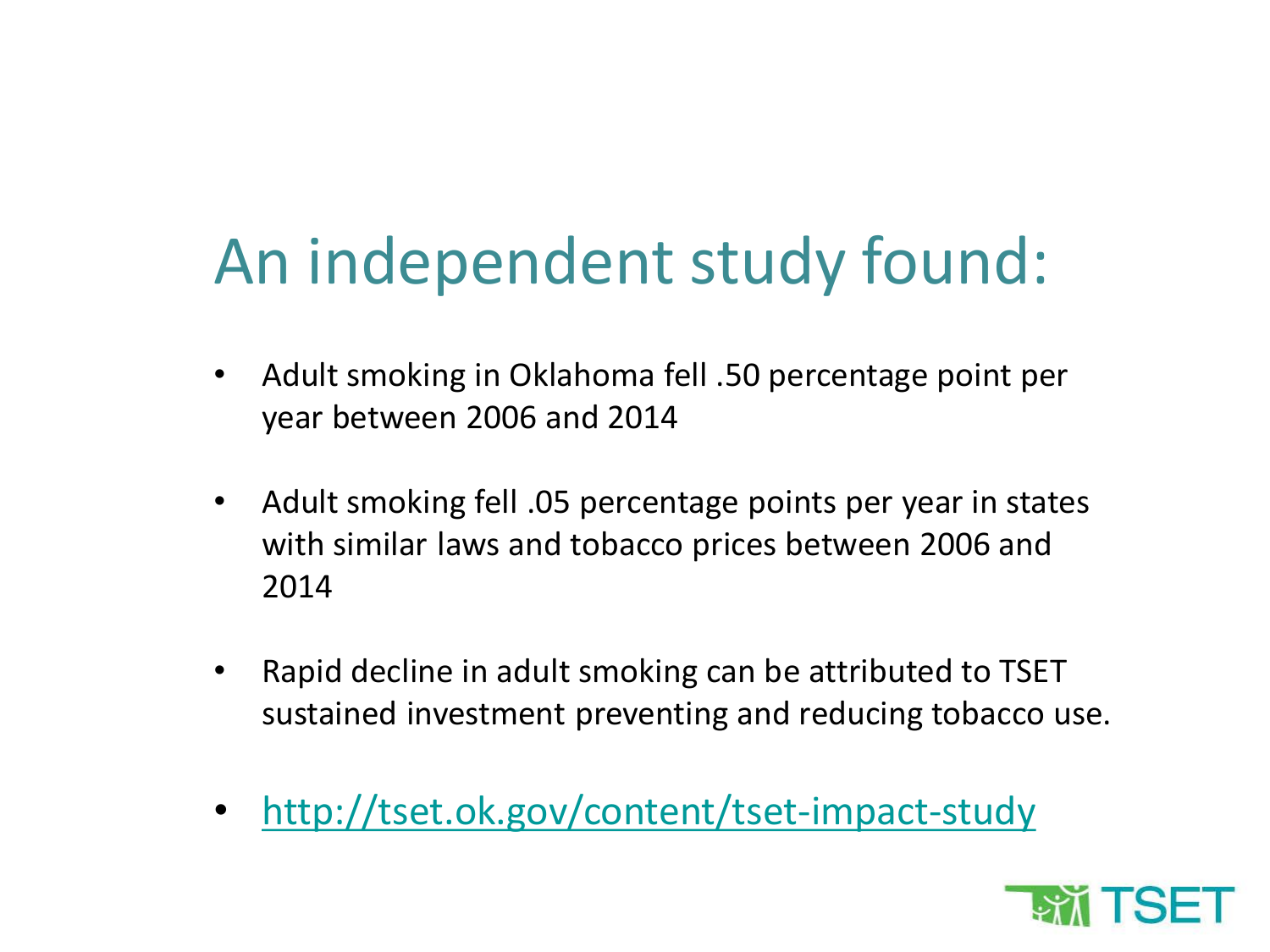

- More former smokers than smokers
- Adult smoking at historic law, 19.6 percent, 2016 BRFSS
- Youth smoking cut in half between 2002 and 2015
- Homes with smokfree policies increased 84 percent between 2001 and 2016
- All public school children are protected by a state law that makes schools tobacco free 24/7

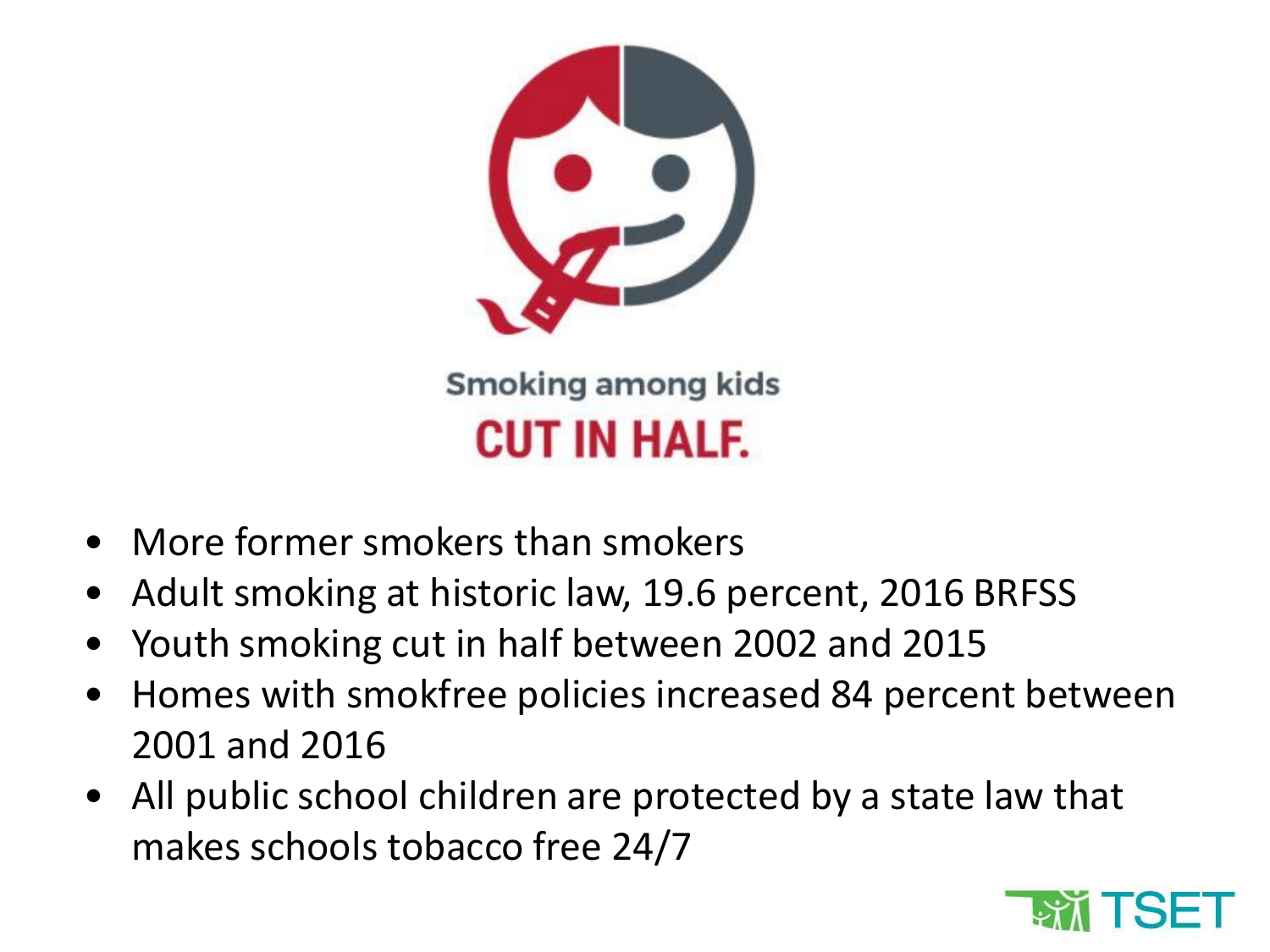### **Oklahoma Tobacco Helpline**

- ∙serving 35,000 to 40,000 Oklahomans each year
- ∙quit coaching™ significantly increases quit rates
- ∙patches, gum, or lozenges sent via mail order
- ∙estimated savings of \$67 million annually for direct medical cost from smokers who have quit
- ∙ Top-ranked in the nation for reach and effectiveness
- ∙Real-time referrals through electronic medical records



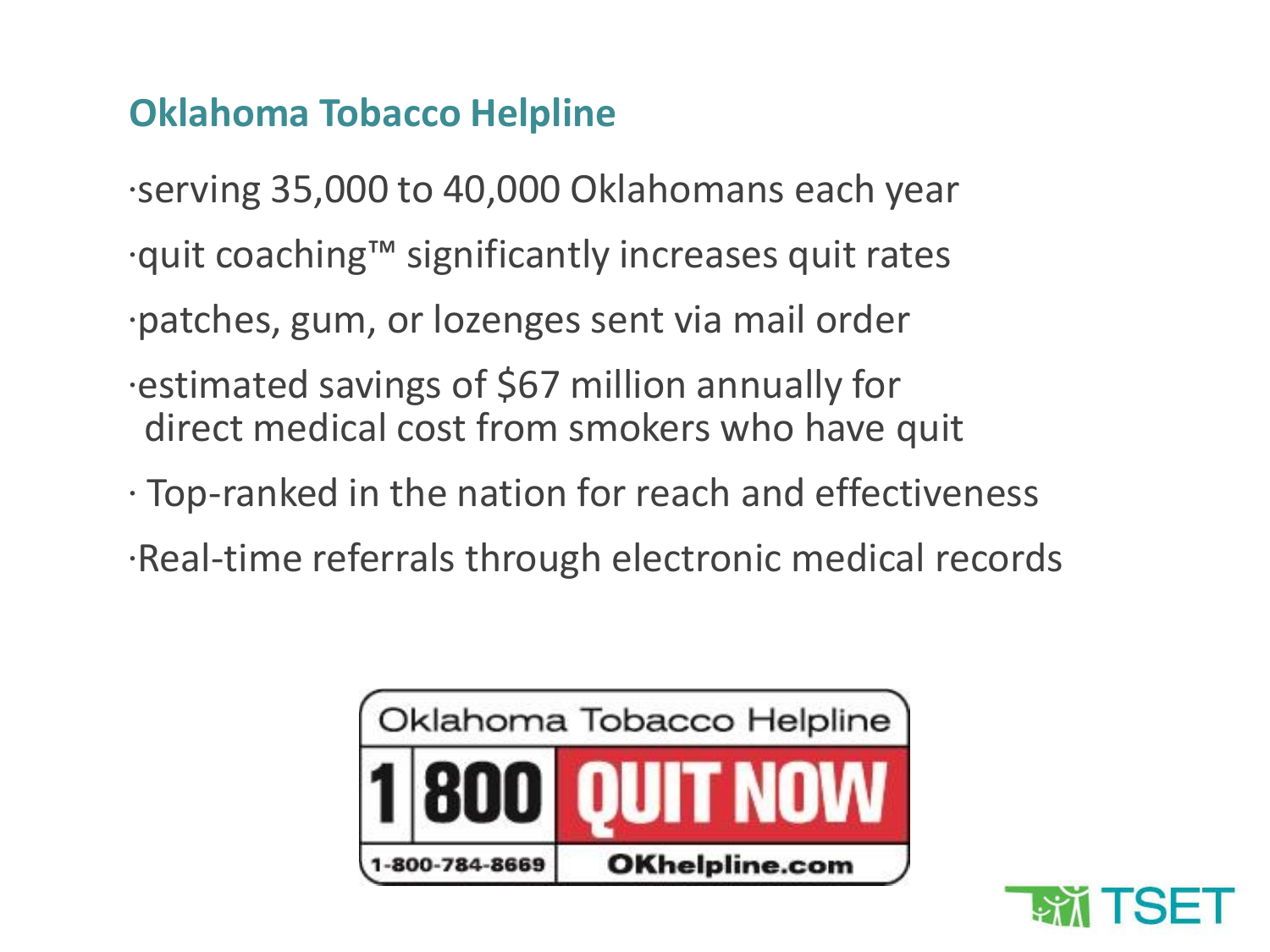## **HEALTHY LIVING PROGRAM**



TSET Healthy Living Program grants are community-based grants that seek to prevent and reduce tobacco use and obesity through a comprehensive approach that includes strategic actions and partnerships with businesses, cities, governments, community institutions, organizations and schools.



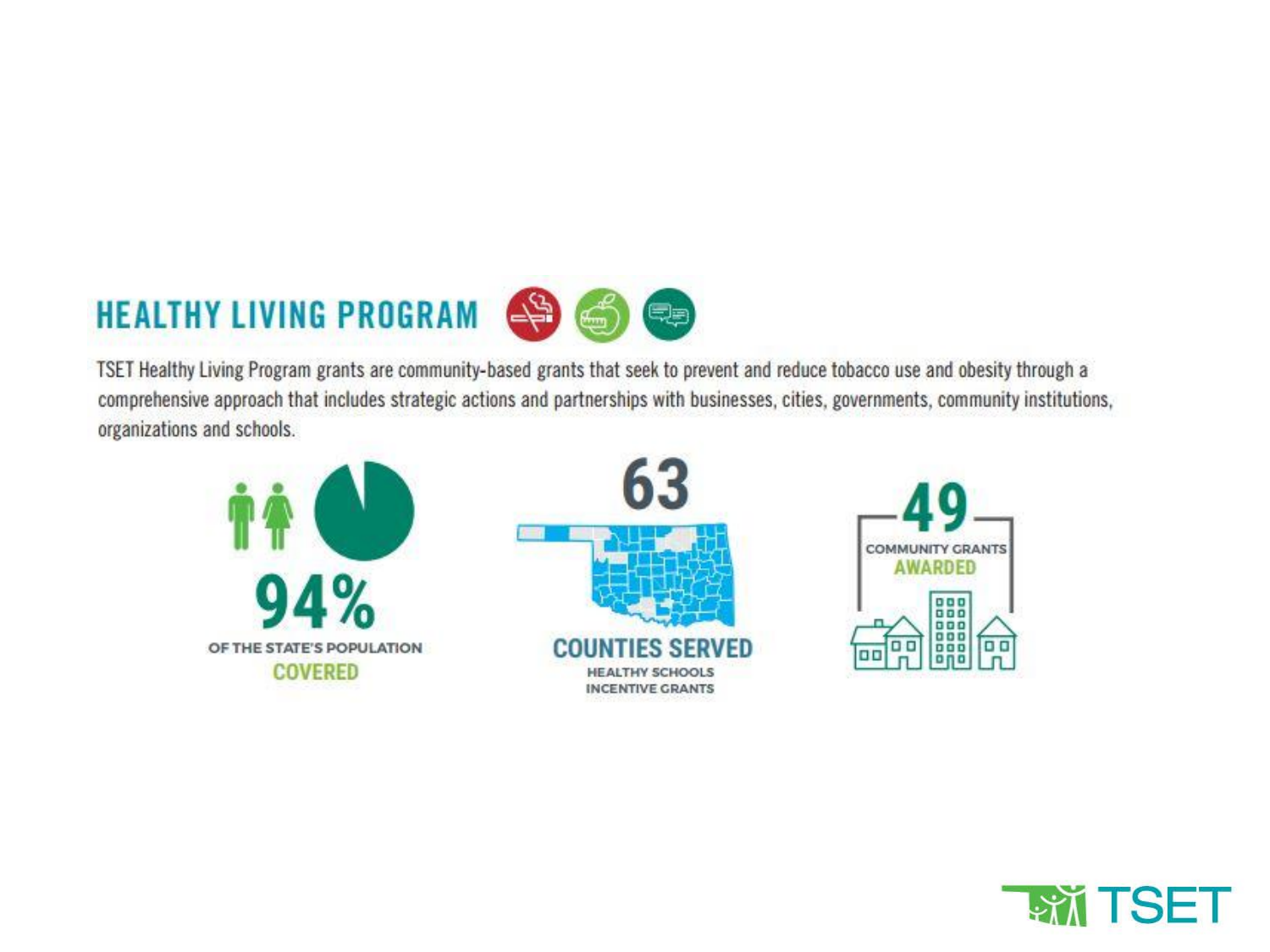

TSET works to promote new scientific discoveries and give Oklahomans access to cutting-edge cancer treatments by funding three major research programs:

TSET Cancer Research Program: \$27.5 million over 5 years

Oklahoma Tobacco Research Center (OTRC): \$19 million over 5 years

Oklahoma Center for Adult Stem Cell Research (OCASCR): \$17 million over 5.5 years

The TSET Phase 1 Clinical Trials program at the Stephenson Cancer Center offers cutting-edge cancer treatment to Oklahomans across the state. The program recently ranked 2nd nationally in patients served.

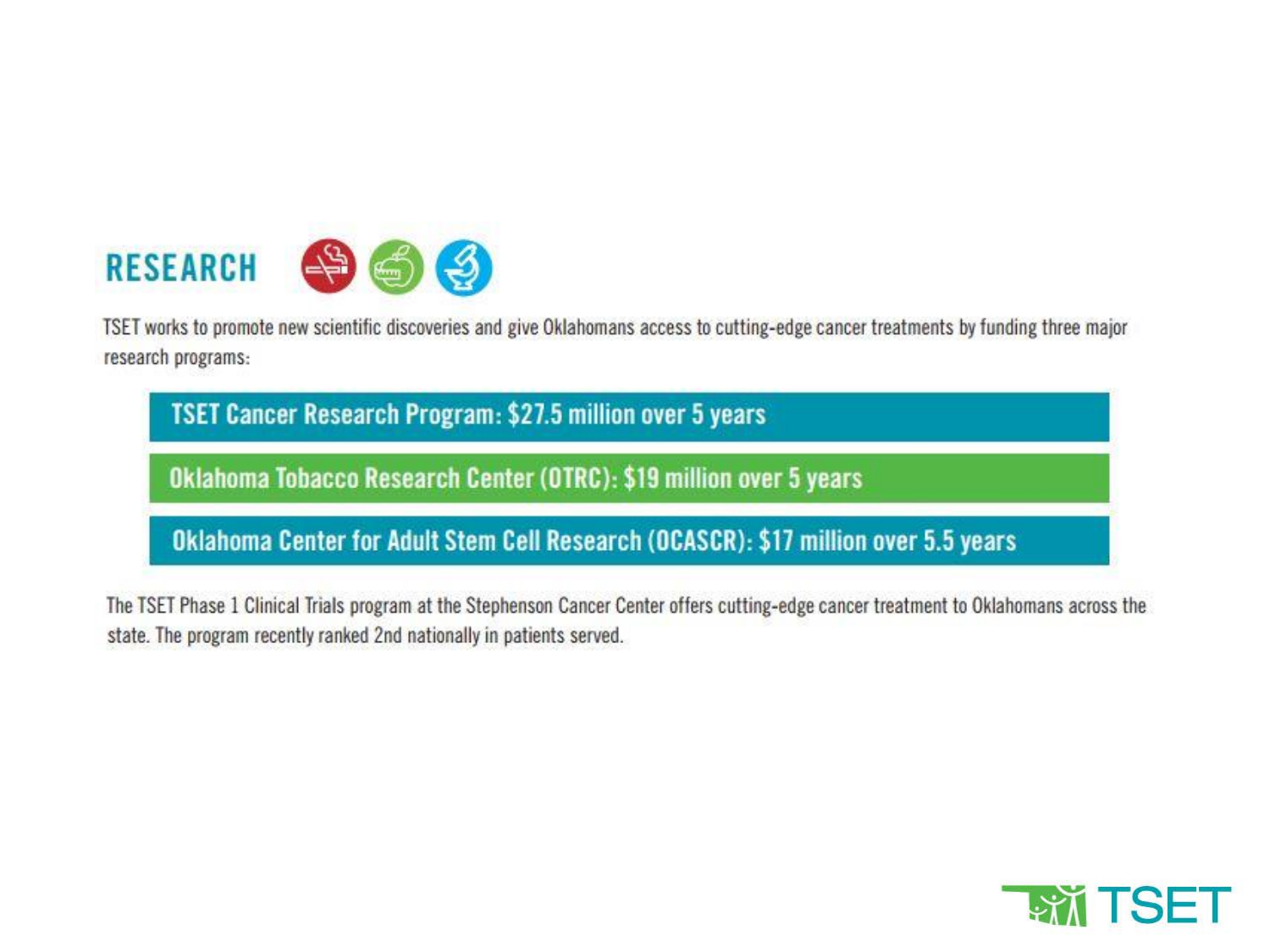## **HEALTH COMMUNICATION**



Customized public education interventions are proven to be one of the most effective strategies to reduce tobacco use and promote healthy behaviors. Through rigorous evaluation, TSET public education interventions are proven to be effective in changing knowledge, attitudes and behaviors to support healthy lifestyle choices by Oklahomans.



4 of 5 youth smokers<br>become adult smokers. DRACCO IS STILL A PROBLEM TOBACCO STOPS WITH WE can TRA TISET









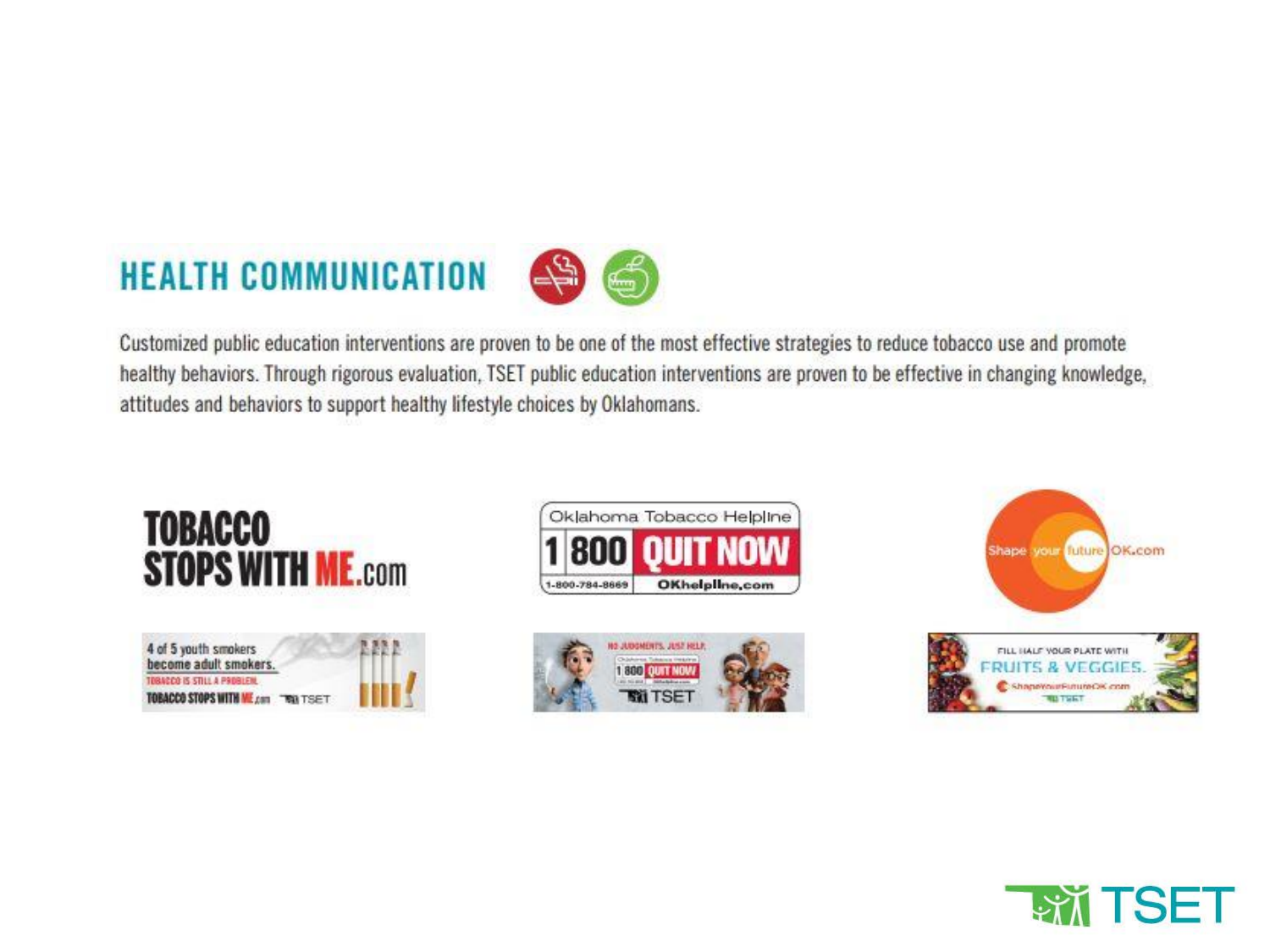### Oklahoma TSET Cancer Research Program

- ∙ Stephenson Cancer Center
	- ∙ Established in 2011
	- ∙ \$27.5 million over 5 years
	- ∙ Oklahoma TSET Research Scholars
	- ∙ Oklahoma TSET Phase I Clinical Trials Center
	- ∙ Ranked No. 2 nationally for patients enrolled in NCI Clinical Trials



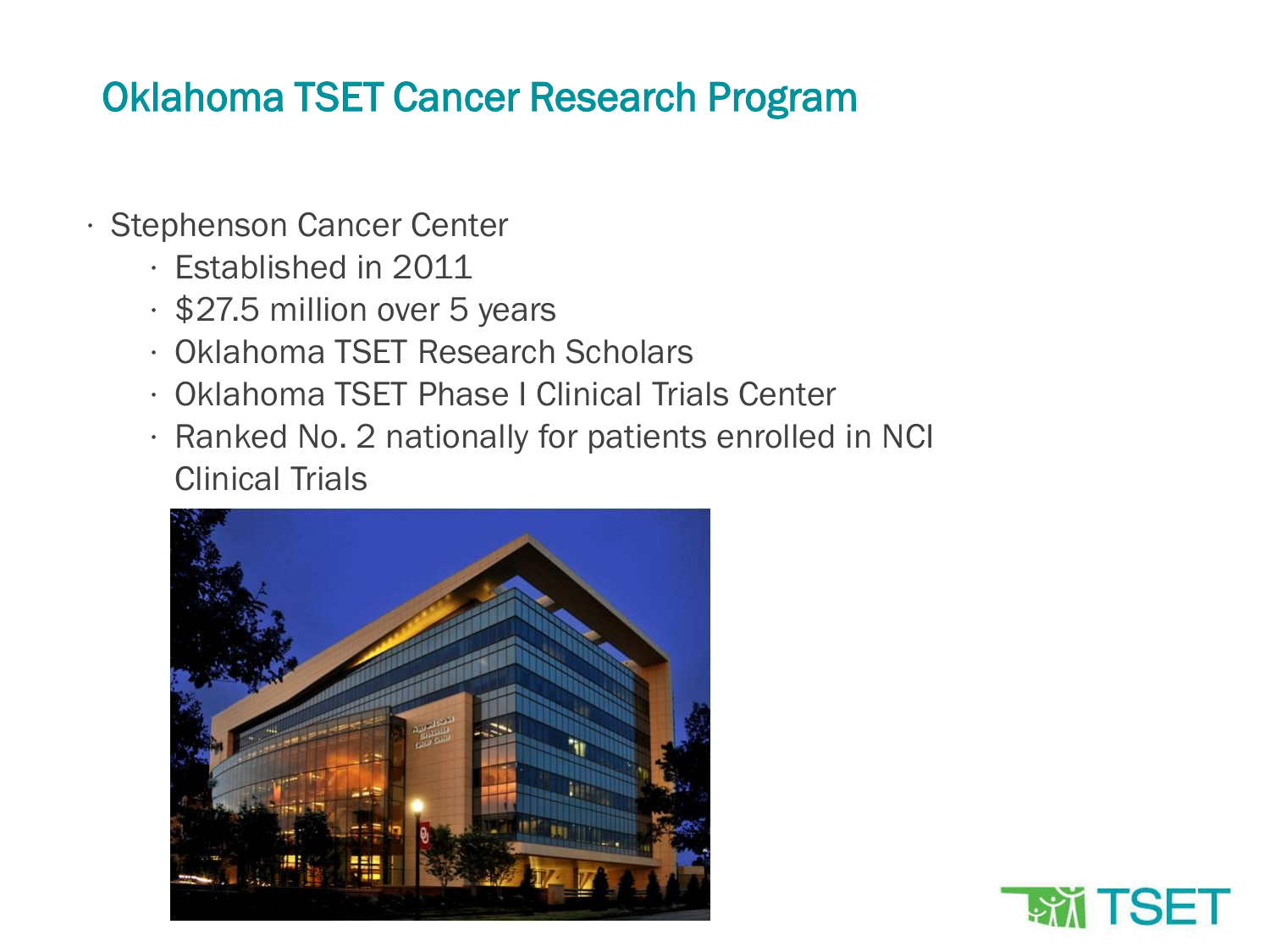#### **HEALTH SYSTEMS INITIATIVE**

• Oklahoma Hospital Association to work with health care providers to educate them about cessation services available to patients.

• Oklahoma Department of Mental Health and Substance Abuse Services to work with contract providers of behavioral health services to make facilities tobacco free.

• Oklahoma Health Care Authority to increase the number of calls to the Helpline through outreach efforts and training services.

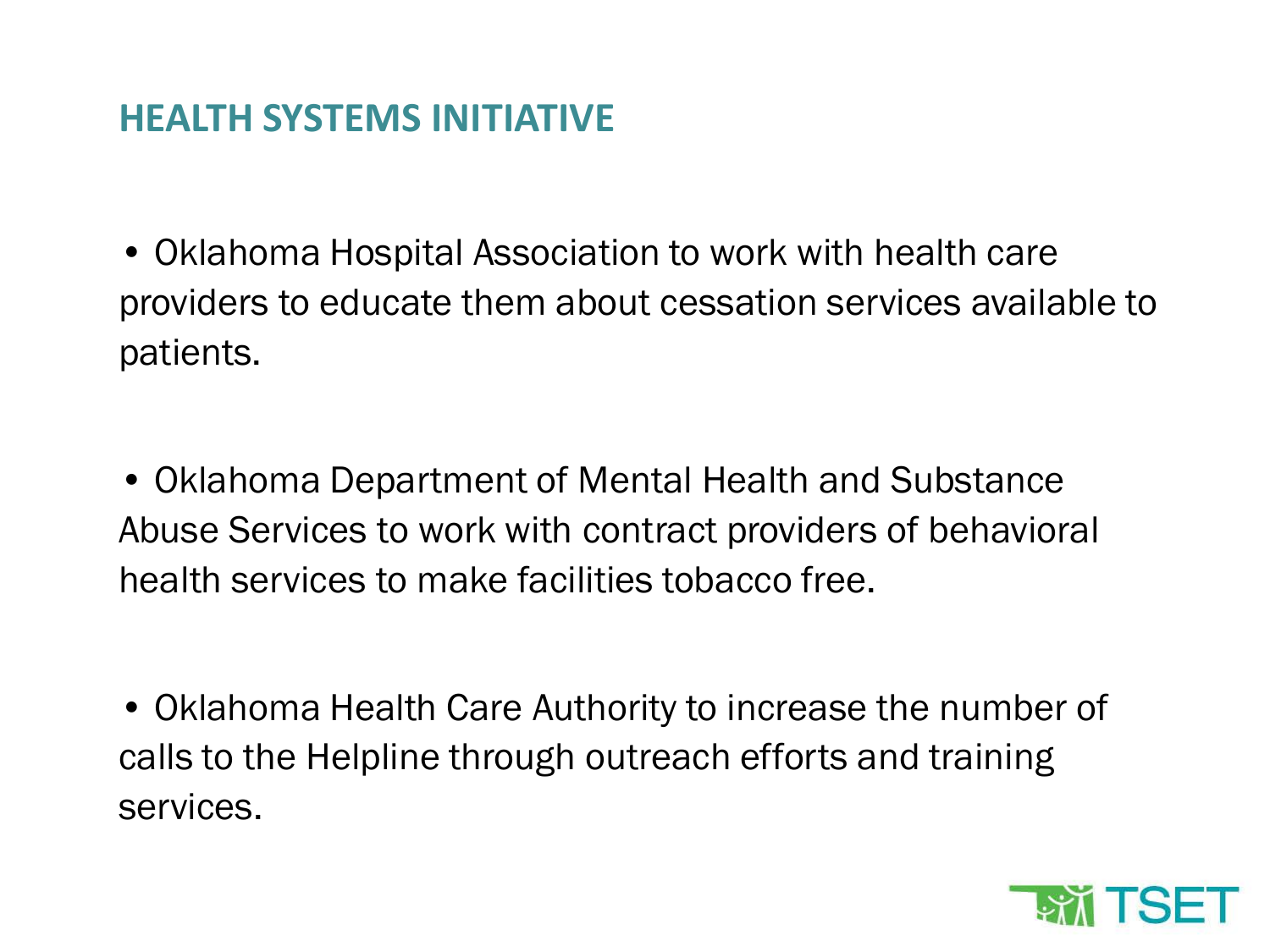#### **ADRESSING PHYSICIAN SHORTAGE**

• Oklahoma Medical Loan Repayment Program to recruit primary care physicians to medically underserved areas through a partnership between TSET and the Physician Manpower Training Commission.

• Oklahoma State University Medical Authority Residency Program to support physician training in rural and medically underserved areas.